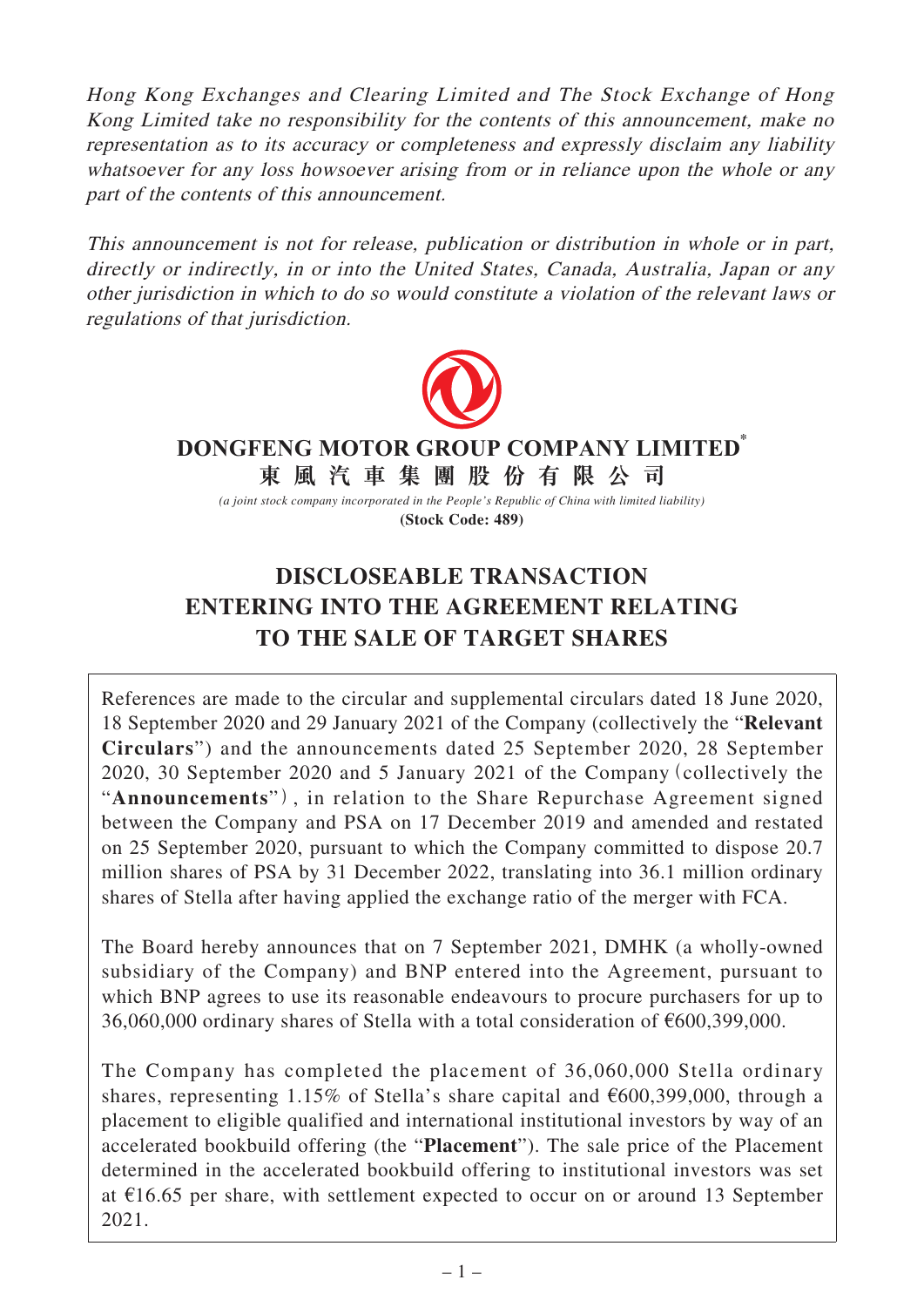The Company retains a stake of 4.5% of Stella's share capital following completion of the Placement. The Company has agreed to a 90-day Lock-up Period for its remaining shares in Stella, subject to waiver from the sole global coordinator and certain other customary exceptions, including transfer of shares to a subsidiary and tender into any public tender offer for all or part of the remaining shares.

As one or more of the applicable ratios (as defined in the Listing Rules) of the transaction under the Agreement exceeds 5% and is less than 25%, the transaction under the Agreement constitutes a discloseable transaction of the Company pursuant to the requirements under Chapter 14 of the Listing Rules and is subject to the notification and announcement requirements under the Listing Rules, while exempted from the shareholders' approval requirement.

The Board hereby announces that on 7 September 2021, DMHK (a subsidiary of the Company) and BNP entered into the Agreement, pursuant to which BNP agrees to use its reasonable endeavours to procure purchasers for up to 36,060,000 ordinary shares in Stella with a total consideration of €600,399,000.

The Company has completed the placement of 36,060,000 Stella ordinary shares, representing 1.15% of Stella's share capital and  $\epsilon$ 600,399,000, through a placement to eligible qualified and international institutional investors by way of an accelerated bookbuild offering (the "**Placement**"). The sale price of the Placement determined in the accelerated bookbuild offering to institutional investors was set at  $\epsilon$ 16.65 per share, with settlement expected to occur on or around 13 September 2021.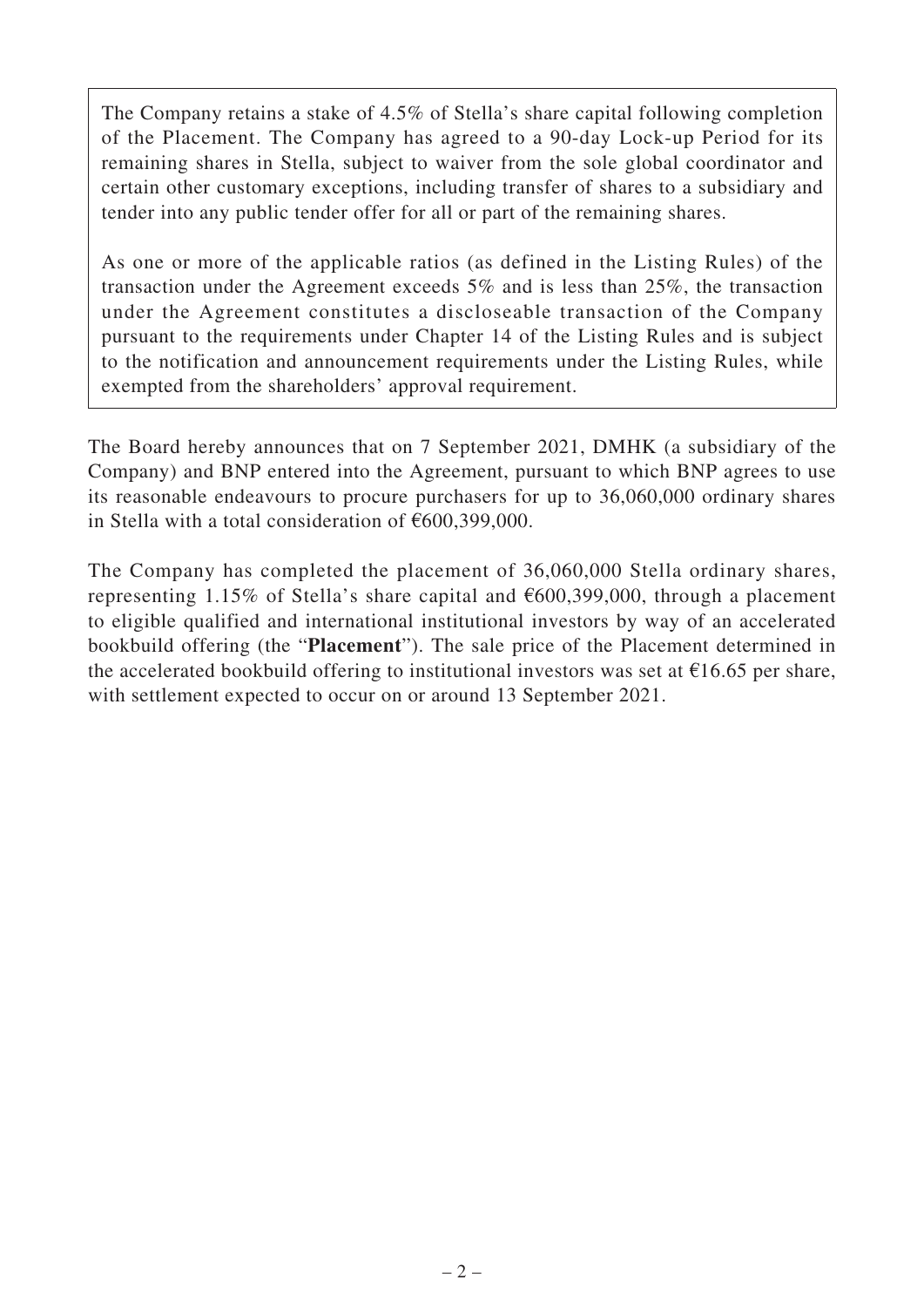## **MAIN TERMS OF THE AGREEMENT**

Main terms of the Agreement are set out as follow:

#### **1. Parties**

DMHK, as seller; and

BNP, as manager

To the best of the knowledge, information and belief of directors of the Company having made all reasonable enquiries, the BNP and its ultimate beneficial owner are third parties independent of the Company and connected persons of the Company.

### **2. Date of Agreement**

7 September 2021

#### **3. Purchase and Sale**

DMHK appoints BNP as the sole global coordinator to act as its agent for the purposes of effecting the sale of Target Shares on the terms and subject to the conditions set out in the Agreement and BNP accepts such appointment.

BNP agrees to use its reasonable endeavours to procure purchasers for the Target Shares at a price per Share (the "**Purchase Price**") to be determined pursuant to an accelerated bookbuilding process. The number of shares to be sold (the "**Sale Shares**") and the Purchase Price will be subject to agreement by the parties following completion of the bookbuilding process.

The sale of 36,060,000 ordinary shares in Stella with a total consideration of €600,399,000 were agreed between BNP and purchasers following completion of the bookbuilding process. The consideration for the sale of Target Shares is based on the closing price of the stock market on the date of the Agreement and is determined in accordance with an agreed discount.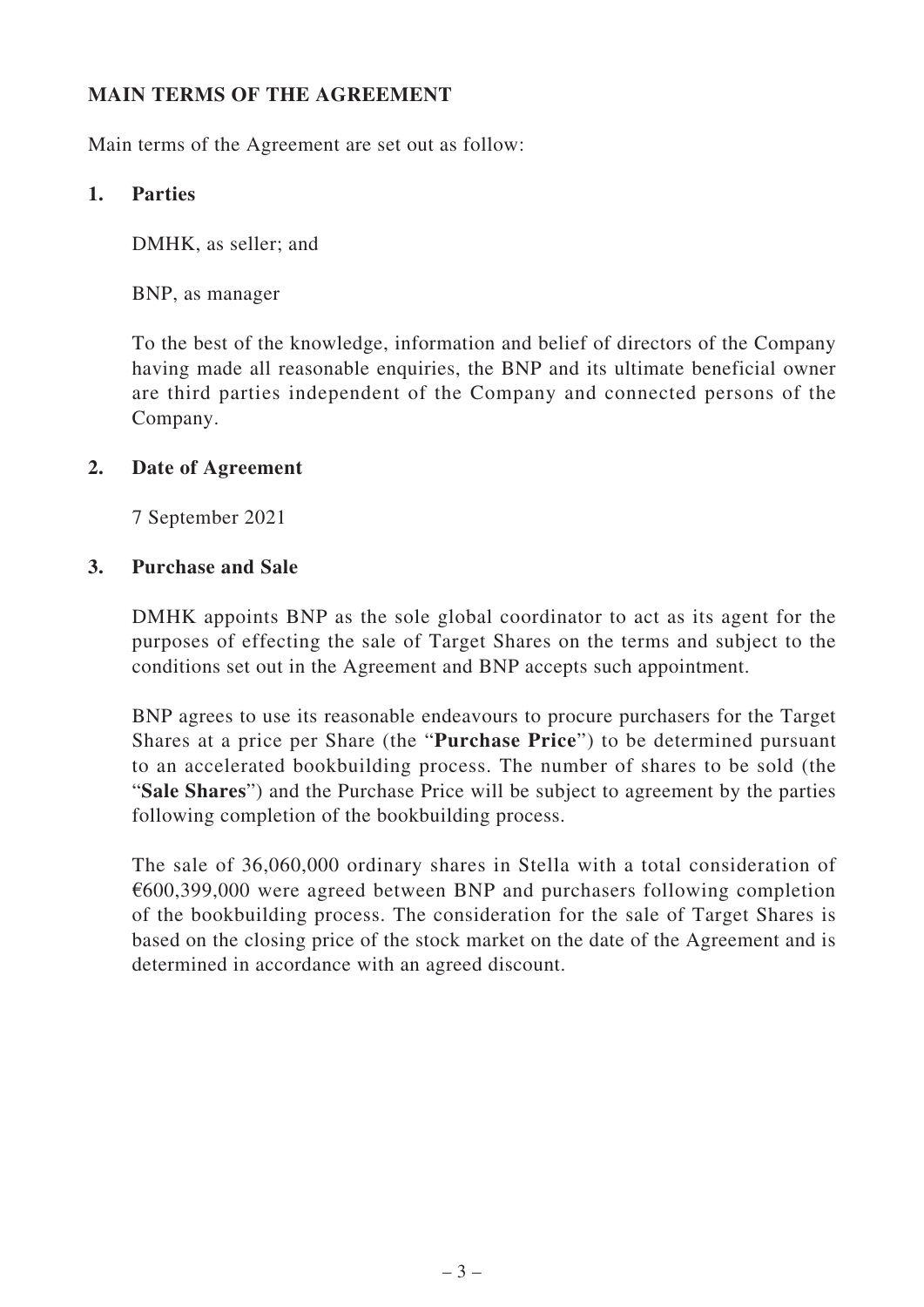# **4. Closing**

The closing date shall be the date set out in the agreement between BNP and purchasers following completion of the bookbuilding process (the "**Closing Date**").

On the Closing Date or at such other time and/or date as DMHK and BNP agree, DMHK shall procure that the Sale Shares are credited through the facilities and in accordance with the procedures of Nederlands Centraal Instituut voor Giraal Effectenverkeer B.V. to an account or accounts designated by BNP.

Against delivery of the Sale Shares, BNP shall pay or procure there to be paid an amount ("**Settlement Amount**") equal to the number of Sale Shares multiplied by the Purchase Price in euro, in same-day funds to an account or accounts designated by DMHK from which all commissions, fees and expenses payable by DMHK pursuant to the Agreement will be deducted.

Notwithstanding any contrary provision hereunder, if any purchaser procured for the Sale Shares fails to pay its portion of the Settlement Amount on the Closing Date ("**Outstanding Amount**"), BNP shall immediately pay the Outstanding Amount to DMHK on the Closing Date in accordance with the foregoing provisions of this paragraph (in which case the relevant portion of the Sale Shares corresponding to the Outstanding Amount shall be deemed to be purchased by BNP as principal), such that DMHK shall always receive the full amount of the Settlement Amount on the Closing Date (subject only to the deduction of the commissions, fees and expenses payable by the Seller pursuant to the Agreement).

# **5. Lock-Up**

None of DMHK, nor any person controlled by or controlling or under common control with DMHK, nor any person acting on its or their behalf, will, without the prior written consent of BNP, directly or indirectly offer, sell, contract to sell, pledge, grant any option over or otherwise dispose of (or enter into any transaction which is designed to, or might reasonably be expected to, result in the disposition (whether by actual disposition or effective economic disposition due to cash settlement or otherwise) by DMHK or any person controlled by or controlling or under common control with DMHK, or any person in privity with DMHK or any person controlled by or controlling or under common control with DMHK), directly or indirectly, any equity securities of Stella or any securities convertible into, or exercisable, or exchangeable for, equity securities of Stella, or publicly announce an intention to effect any such transaction, for a period beginning on the date of the Agreement and ending on the date which is 90 days after the Closing Date (such 90-day period, the "**Lock-up Period**").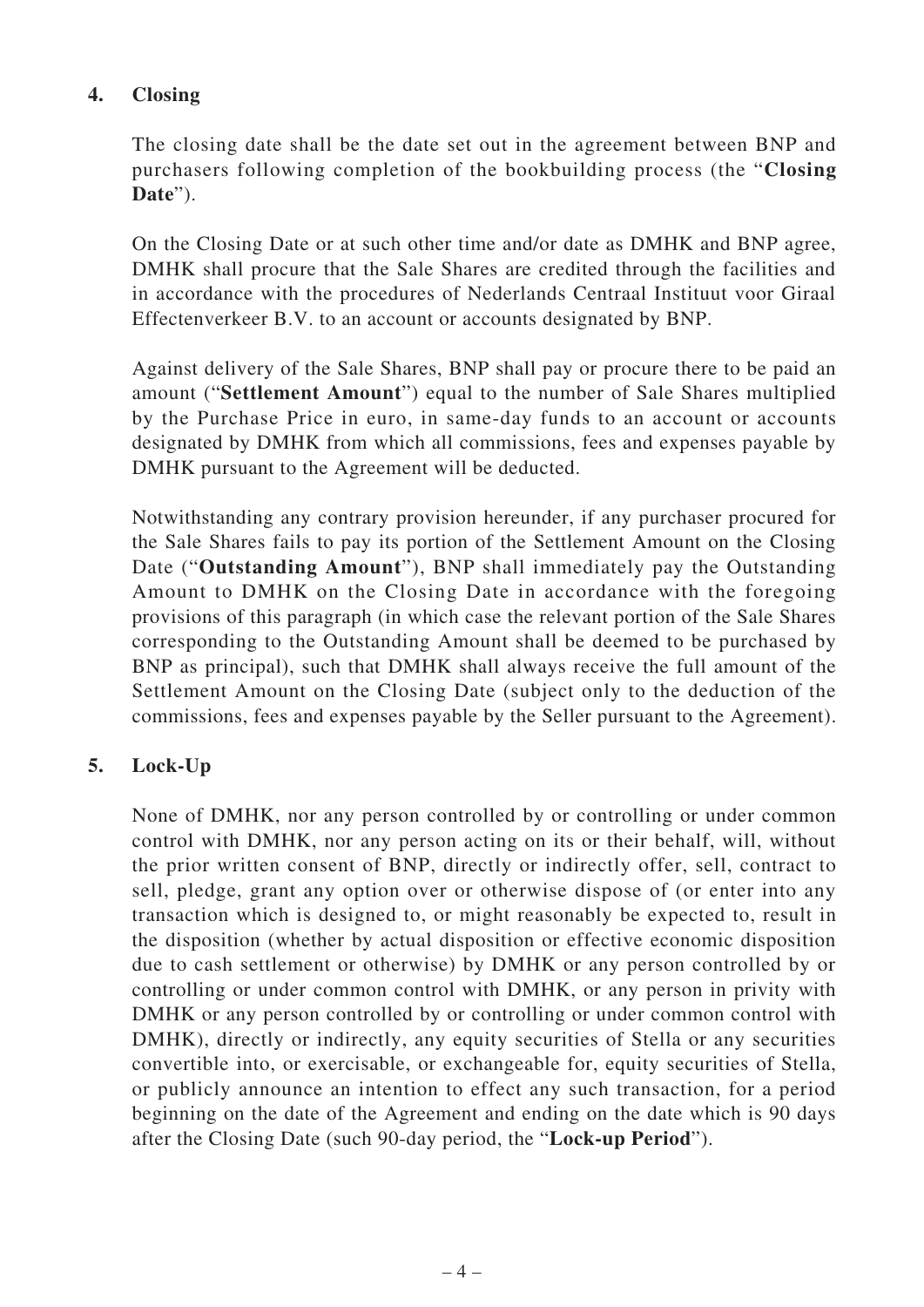#### **6. Indemnity**

The Seller agrees to indemnify and hold harmless BNP and its affiliates, and their respective directors, officers, agents and employees and each other person, if any, controlling each BNP or any of its affiliates (each a "**Relevant Person**") from and against any and all losses, claims, damages, liabilities or expenses which any Relevant Person may suffer or incur or, in each case, actions in respect thereof, related to or arising out of (i) any breach or alleged breach of the representations and warranties of DMHK contained in the Agreement, (ii) any failure or alleged failure of DMHK to perform its obligations under the Agreement or (iii) any Relevant Person's role in connection herewith (including, in each case, actions arising out of the sale contemplated by the Agreement but excluding, in the case of (iii) only, any losses, claims, damages, liabilities or expenses finally judicially determined by a court of competent jurisdiction to have resulted from (and then only to the extent of) such Relevant Person's gross negligence, wilful default or fraud), and DMHK will reimburse any Relevant Person for all properly incurred expenses (including legal fees and any irrecoverable VAT on any incurred expenses) as they are incurred by such Relevant Person in connection with investigating, preparing or defending any such action or claim, whether or not in connection with a pending or threatened litigation in which such Relevant Person is a party.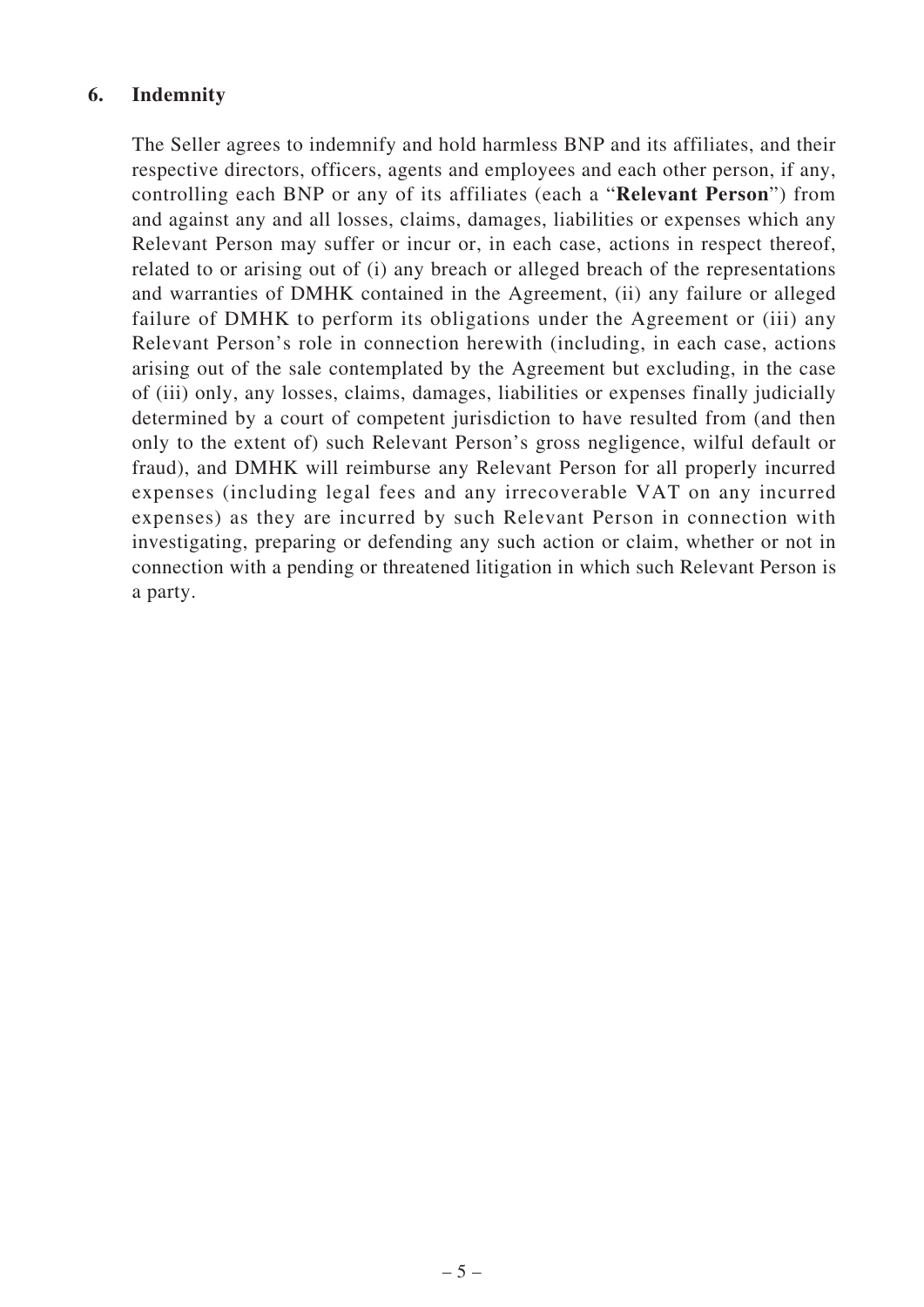### **REASONS FOR AND BENEFITS OF THE TRANSACTION**

References are made to the Announcements and the Relevant Circulars of the Company, in relation to amendment to and progress of PSA Share Repurchase Agreement. Unless otherwise defined, terms used herein shall have the same meaning as those defined in the Announcements and Relevant Circulars. According to the revised PSA Share Repurchase Agreement, the Company is required to sell all the Unsold Repurchase Shares it holds as at the Sale Long Stop Date, on or before December 31, 2022, to one or several third parties, in one or several transactions. The sale of Target Shares is based on the aforementioned PSA Share Repurchase Agreement.

As the sale of Target Shares are recognized through other equity instruments, the sale will not have an impact on the Company's income statement.

The proceeds from the sale are intended to be used to support the development of the Company's principal business.

The directors of the Company are of the view that the terms of the Agreement are entered into on normal commercial terms in the ordinary course of business of the Company, which are fair and reasonable and are in the interests of the Company and its shareholders as a whole.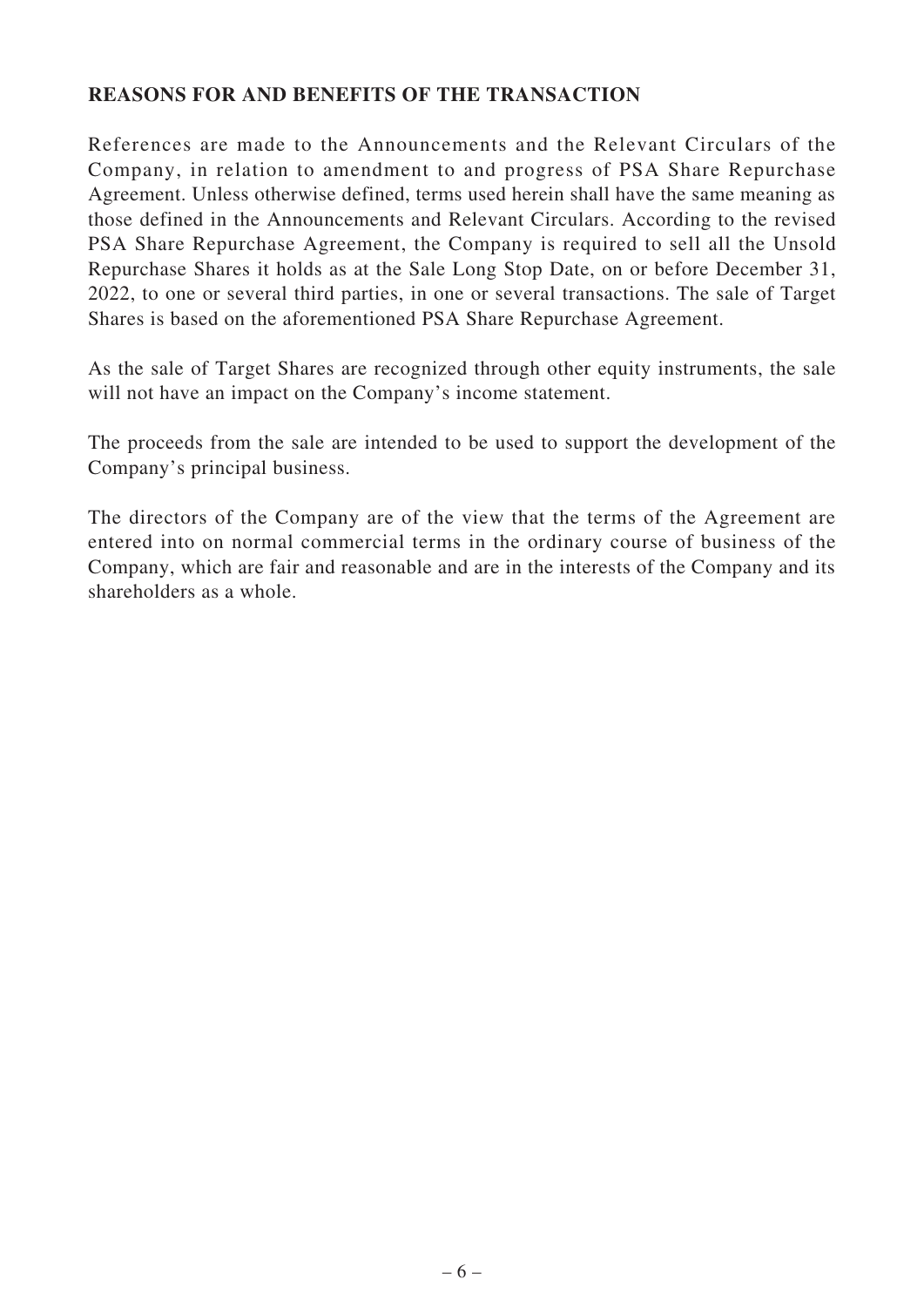### **LISTING RULES IMPLICATIONS**

As one or more of the applicable ratios (as defined in the Listing Rules) of the transaction under the Agreement exceeds 5% and is less than 25%, the transaction under the Agreement constitutes a discloseable transaction of the Company pursuant to the requirements under Chapter 14 of the Listing Rules and is subject to the notification and announcement requirements under the Listing Rules, while exempted from the shareholders' approval requirement.

#### **GENERAL INFORMATION**

#### **Information on the Company**

The Company is principally engaged in the manufacturing businesses of commercial vehicles (includes passenger vehicles and trucks), passenger cars (including basics, MPVs, SUVs), engines and other automotive parts. In addition, the Company is also engaged in other vehicle related businesses, including exports and imports of vehicles and equipment businesses and vehicle equipment manufacturing, financing businesses, insurance agency and used car trading businesses. The ultimate beneficial owner of the Company is the State-owned Assets Supervision and Administration Commission of the State Council.

#### **Information on BNP**

BNP, a public limited company (société anonyme) incorporated in the Republic of France, the issued shares of which are listed on Euronext Paris, which mainly engages in financing, investment, savings and protection solutions.

#### **Information on Stella**

References are made to the circular and supplemental circulars of the Company dated 18 June 2020, 18 September 2020 and 29 January 2021, in relation to the merger of PSA and FCA as well as amendment to PSA share repurchase agreement. On 16 January 2021, PSA and FCA merged into Stella. On the merger date, the Group held 100,622,220 shares of PSA, with a shareholding ratio of 11.24%, and converted to holding 175,283,907 shares of Stella, with a shareholding ratio of 5.62%. Stella is a Dutch-domiciled multinational automotive manufacturing corporation which offer a full spectrum of choice from luxury, premium and mainstream passenger vehicles to pickup trucks, SUVs and light commercial vehicles, as well as dedicated mobility, financial, and parts and service brands. Stella is listed on Milan's Borsa Italiana, on Euronext Paris and on the New York Stock Exchange.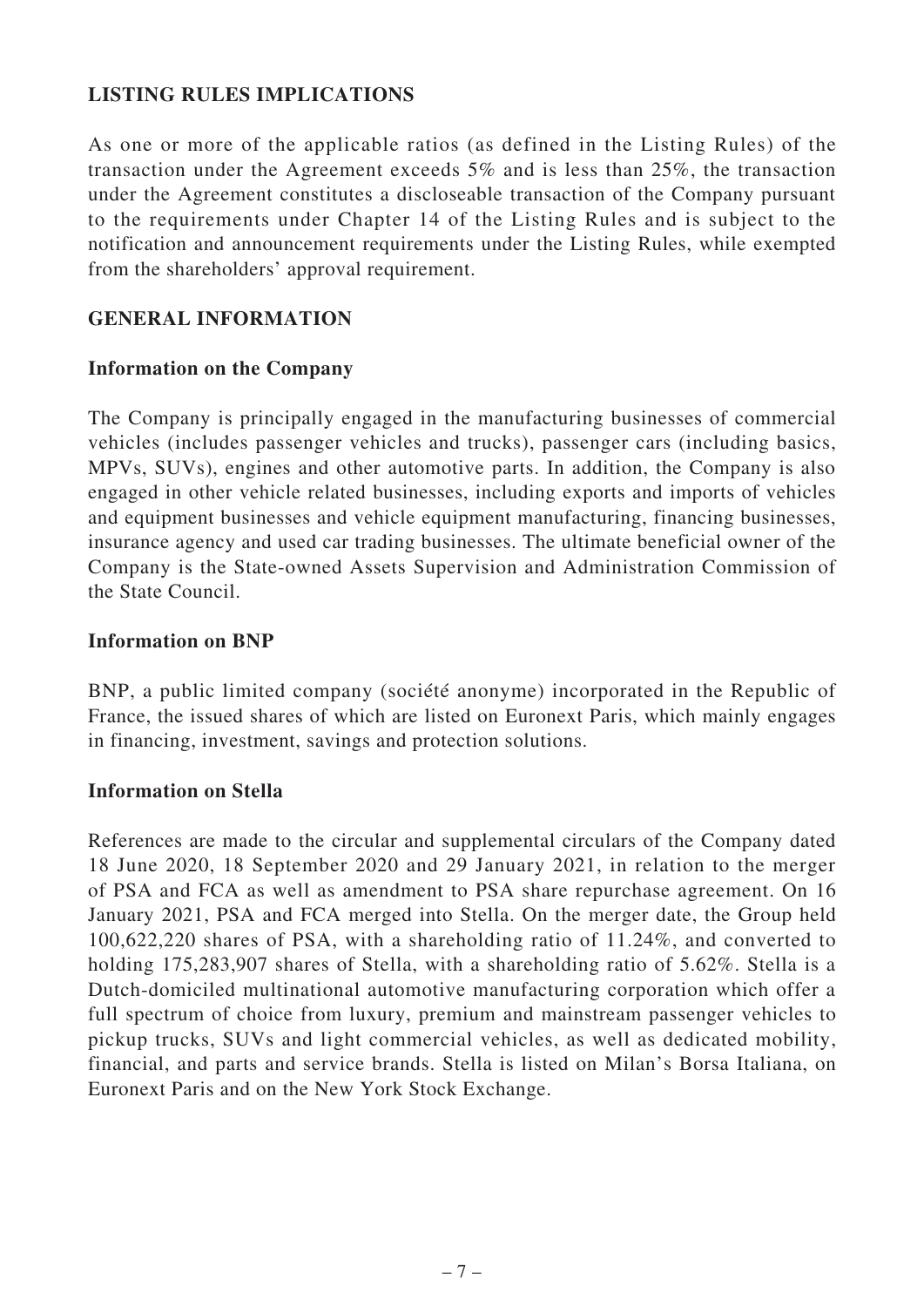The total assets of Stella as at 30 June 2021 is  $\epsilon$ 158,542 million as set out in its published 2021 interim report. As the merger between PSA and FCA was completed on 16 January 2021, which lead to creation of Stella, the net profits for the two financial years immediately preceding the transaction are not applicable for Stella. The profit before and after taxation of PSA for the year ended 31 December 2020 is  $\epsilon$ 2,737 million and  $\epsilon$ 2,022 million respectively as set out in its 2020 annual report. The profit before and after taxation of FCA for the year ended 31 December 2020 is €1,356 million and  $E24$  million respectively as set out in its 2020 annual report. For other financial information of PSA and FCA, please refer to the Relevant Circulars.

### **DEFINITIONS**

In this announcement, unless the context otherwise requires, the following expressions have the following meanings:

| "Agreement" | the secondary block trade agreement relating to the sale<br>of shares in Stellantis N.V. entered into between the<br>Company and BNP on 7 September 2021 in relation to<br>the sale of Target Shares                                                                                           |
|-------------|------------------------------------------------------------------------------------------------------------------------------------------------------------------------------------------------------------------------------------------------------------------------------------------------|
| "BNP"       | BNP Paribas, a public limited company (société<br>anonyme) incorporated in the Republic of France, the<br>issued shares of which are listed on Euronext Paris                                                                                                                                  |
| "Board"     | the board of directors of the Company                                                                                                                                                                                                                                                          |
| "Company"   | Dongfeng Motor Group Company Limited <sup>*</sup> (東風汽車集<br>團 股 份 有 限 公 司), a joint stock company incorporated<br>in the PRC with limited liability and the H Shares of which<br>are listed on the Stock Exchange                                                                              |
| "DMHK"      | Dongfeng Motor (Hong Kong) International Co.,<br>Limited, a company incorporated in Hong Kong and a<br>wholly-owned subsidiary of the Company                                                                                                                                                  |
| "FCA"       | FIAT CHRYSLER AUTOMOBILES N.V., a Dutch<br>public limited liability company, listed on the New York<br>Stock Exchange and the MTA managed by the Italian<br>Stock Exchange. On January 16, 2021, the merger<br>between PSA and FCA has been completed, which lead<br>to the creation of Stella |
| "Group"     | the Company and its subsidiaries                                                                                                                                                                                                                                                               |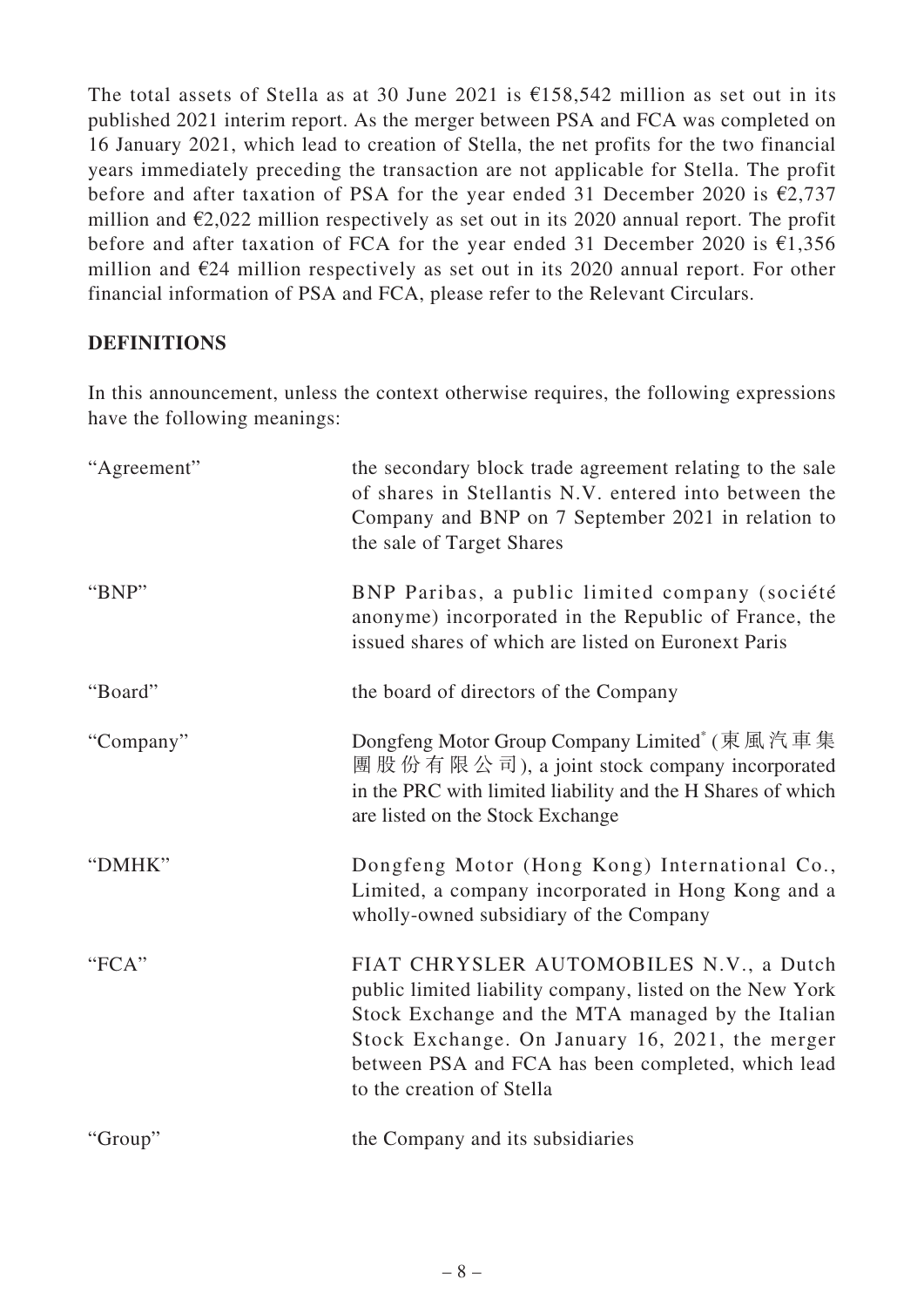| "H Shares"           | overseas listed foreign shares in the ordinary share<br>capital of the Company, with a nominal value of<br>RMB1.00 each                                                                                                    |
|----------------------|----------------------------------------------------------------------------------------------------------------------------------------------------------------------------------------------------------------------------|
| "Hong Kong"          | Hong Kong Special Administrative Region of the<br>People's Republic of China                                                                                                                                               |
| "Listing Rules"      | the Rules Governing the Listing of Securities on The<br>Stock Exchange of Hong Kong Limited                                                                                                                                |
| "PRC" or "China"     | the People's Republic of China                                                                                                                                                                                             |
| "PSA"                | PEUGEOT S.A., a French société anonyme, listed on<br>Euronext. On January 16, 2021, the merger between<br>PSA and FCA has been completed, which lead to the<br>creation of Stella                                          |
| "Relevant Circulars" | the circular and supplemental circulars of the Company<br>dated 18 June 2020, 18 September 2020 and 29 January<br>2021, in relation to the merger of PSA and FCA as well<br>as amendment to PSA share repurchase agreement |
| "RMB"                | Renminbi, the lawful currency of the PRC                                                                                                                                                                                   |
| "Stella"             | Stellantis N.V., a public limited liability company<br>incorporated under the laws of, and is domiciled in the<br>Netherlands which listed on Milan's Borsa Italiana,<br>Euronext Paris and the New York Stock Exchange    |